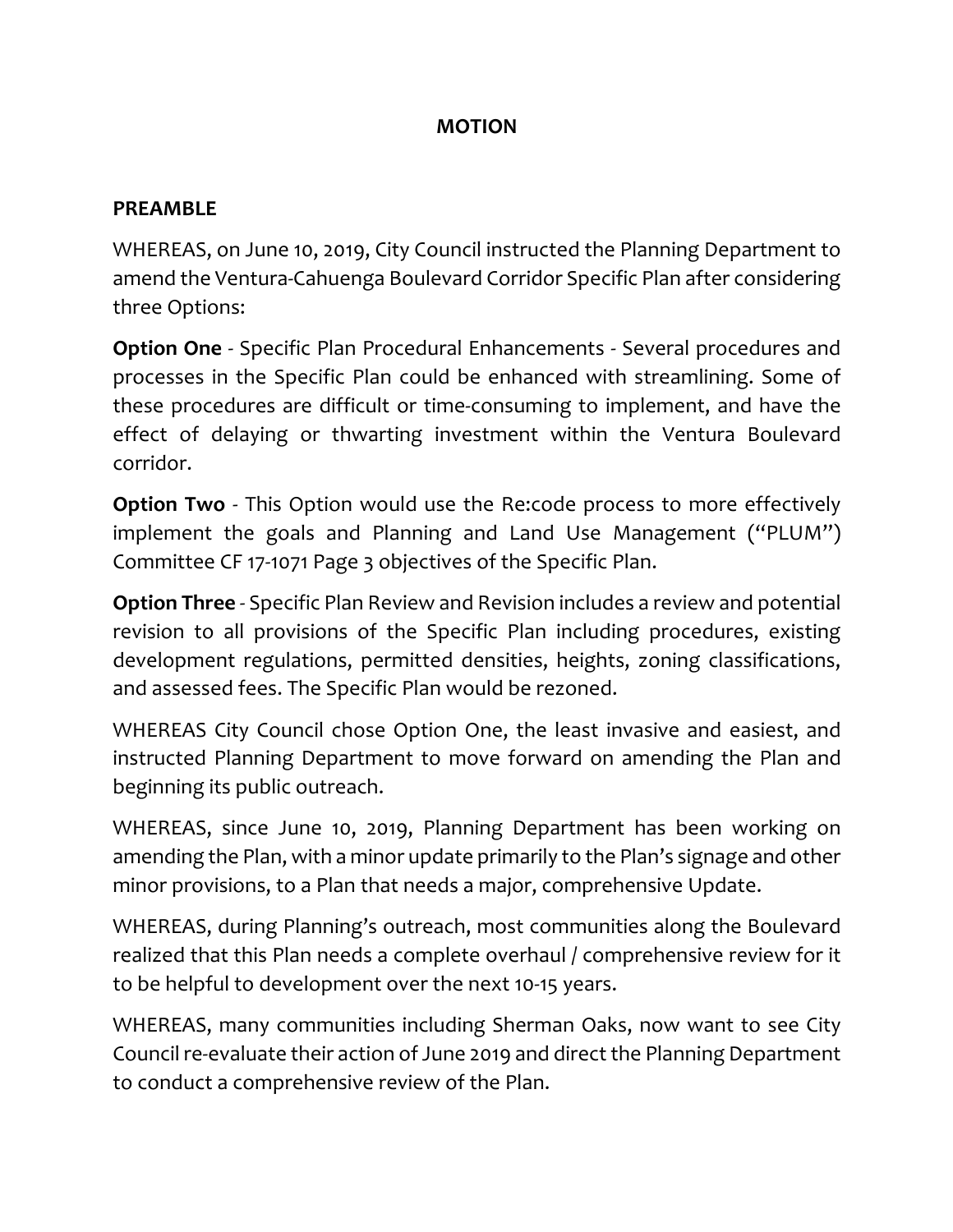## MOTION

We, the Sherman Oaks Neighborhood Council Planning and Land Use Committee do hereby move, that the Los Angeles City Council re-evaluate their action in June 2019 and require the Planning Department to do a more comprehensive amendment to the Specific Plan, including the following provisions:

1. TRANSPORTATION FUNDS. Expansion of transportation funding or the definition of current funding (Project Impact Assessment "PIA" fees) to cover additional improvements and adding the needed maintenance of Sidewalks, Alleys, Streetscape, Landscaped Medians, Crosswalks, Traffic Controls, and Road Redesign of all intersections in the Plan, Street Lighting, Landscaping, and Street Trees.

2. PARKING FEES. Increase parking-in-lieu fees and provide for an adequate system to adjust for inflation that would enable true funding of alternate parking solutions. Parking-in-lieu fees and meter fees collected in the Plan area should be allocated to parking mediation within the Plan area.

3. DESIGN GUIDELINES. Update Urban Design and Streetscape Guidelines and incorporate some items, including selected architectural characteristics, into the ordinance as design standards. Include criteria for pedestrian oriented storefronts.

4. PEDESTRIAN ORIENTED DISTRICT RE-EVALUATION. Re-evaluate the areas designated as pedestrian oriented. Expand the pedestrian oriented area to include all areas within the jurisdiction of the Specific Plan. Redefine the pedestrian areas and the allowable uses within them. Establish transparency requirements, minimum and maximum setbacks, building entrance orientation, surface parking locations, open space, etc. to reinforce the Corridor as pedestrian oriented. Allow for more service-oriented uses such as medical offices and recognize the reduction in the need of retail uses.

5. PATTERNED ZONING. Include zoning organized so that nodes of increased activity are formed that create a variety in the pattern of development along the 17 mile Corridor. Consider selected intersections or landmark uses and structures as potential locations of increased activity.

6. EXPANSION OF SPECIFIC PLAN. Expand the Specific Plan area where adjacent Commercial properties are located and would benefit from or where the Boulevard would benefit from the expansion. Do not expand the plan into additional single family zoned properties.

7. RE-EVALUATION DEVELOPMENT PARAMETERS. Evaluate allowable development densities and intensities as follows:

a) Explore where larger sites adjacent to residential neighborhoods could be encouraged to be developed through increased Floor Area Ratios ("FARs") and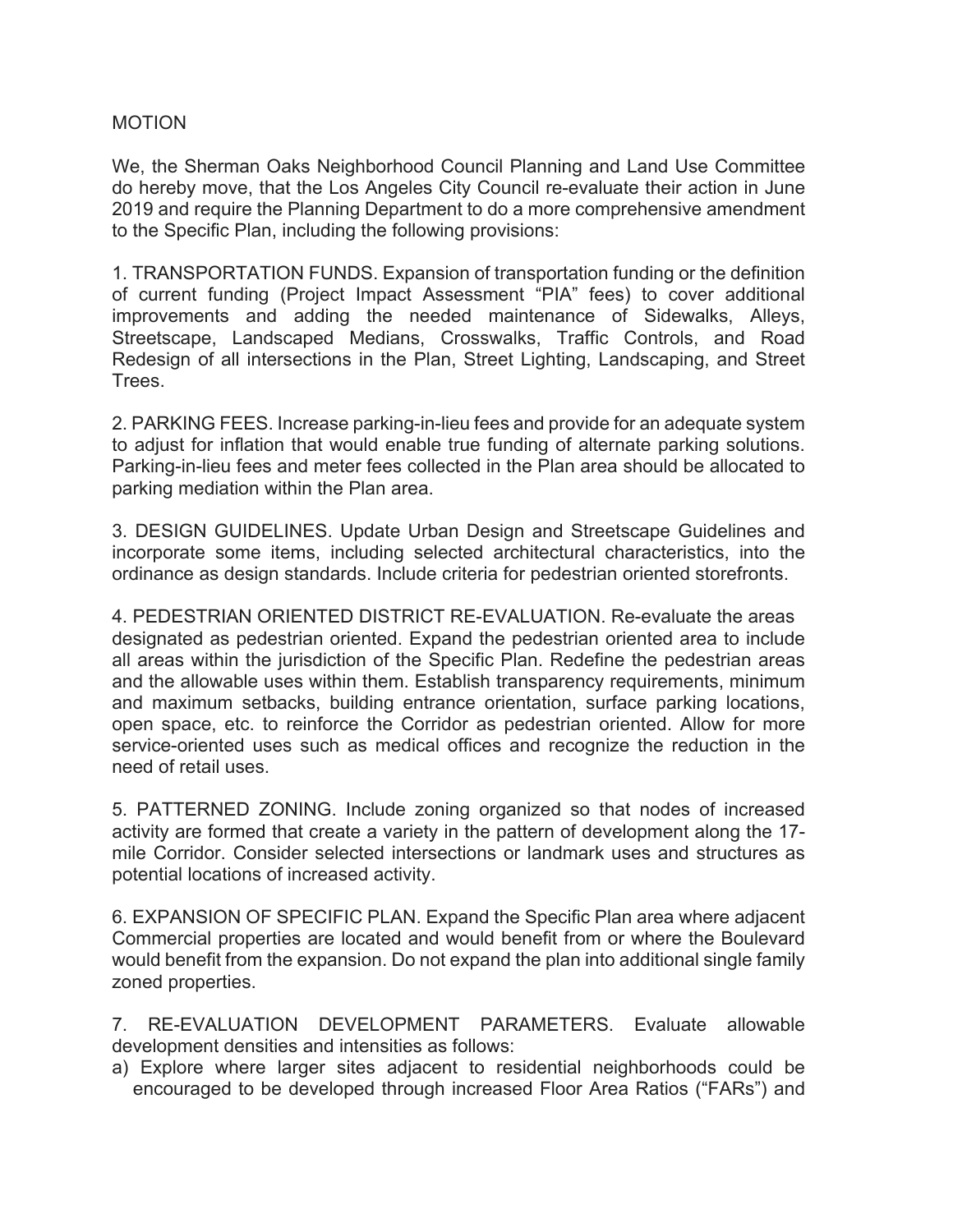height but would be mandated to protect the adjacent properties through transitional height restrictions and landscaping.

- b) Explore where sites adjacent to the freeway, the L.A. River, and only to commercial properties, could accommodate increased heights and FARs compared to what is currently allowed.
- c) Maintain height restrictions and FARs and explore further protections on sites adjacent to residential properties that are of a size and/ or shape that does not support the ability to implement transitional height restrictions.

8. EXPAND RESIDENTIAL DEVELOPMENT INCLUDING EXPANDING AFFORDABLE HOUSING UNITS. Require mixed use where residential is desired or allowed to support an activated Ventura Boulevard. Designate where residential is allowed and further define where commercial / retail would be required at the first floor and / or where residential units opening to the street would be required / allowed. Add design guidelines that regulate options for live / work residential units within developments. Provide for the state mandate for increased affordable housing unit construction by way of SB 1818 projects and other similar laws and ordinances.

9. INCREASE OPEN SPACE. The need for public open space including parks, pocket parks, plazas, pedestrian walkways, recreational space, linkages, outdoor dining, entertainment venues, civic gathering, and temporary seasonal uses needs to be reviewed. Appropriate development requirements, incentives, zoning, and possible land acquisition needs to be studied.

10. REDEFINE HEIGHT. Redefine height in the plan to not include roof top equipment, elevator towers, extensions of stairwells, trellises, photovoltaic cells and unoccupied towers. Add a limit to these elements however to an additional 20 feet. Revaluate how height is measured, possibly from the high point along the sidewalk frontage.

11. ELIMINATE P AND PB ZONES. All zones designated as Parking zones (P or PB) should be eliminated and the properties appropriately rezoned.

12. REVISE THE TRANSPORTATION IMPROVEMENT AND MANAGEMENT PLAN. Study all intersections along the 17-mile Corridor and propose new traffic mitigations needed because of use of the Boulevard as an alternate to the 101 freeway.

13. ENHANCEMENT OF EXISTING ALLEY NETWORK. Preserve the existing alleys and further take advantage of their existence by supporting maintenance, and encouraging active uses off them. Encourage access to parking, and materials movement in the alleys.

14. UPDATE PARKING REQUIREMENTS. Make changes to Parking Requirements, including changes of uses. Additionally, standards established for parking for employees and valet parking must be reviewed with property owners and business